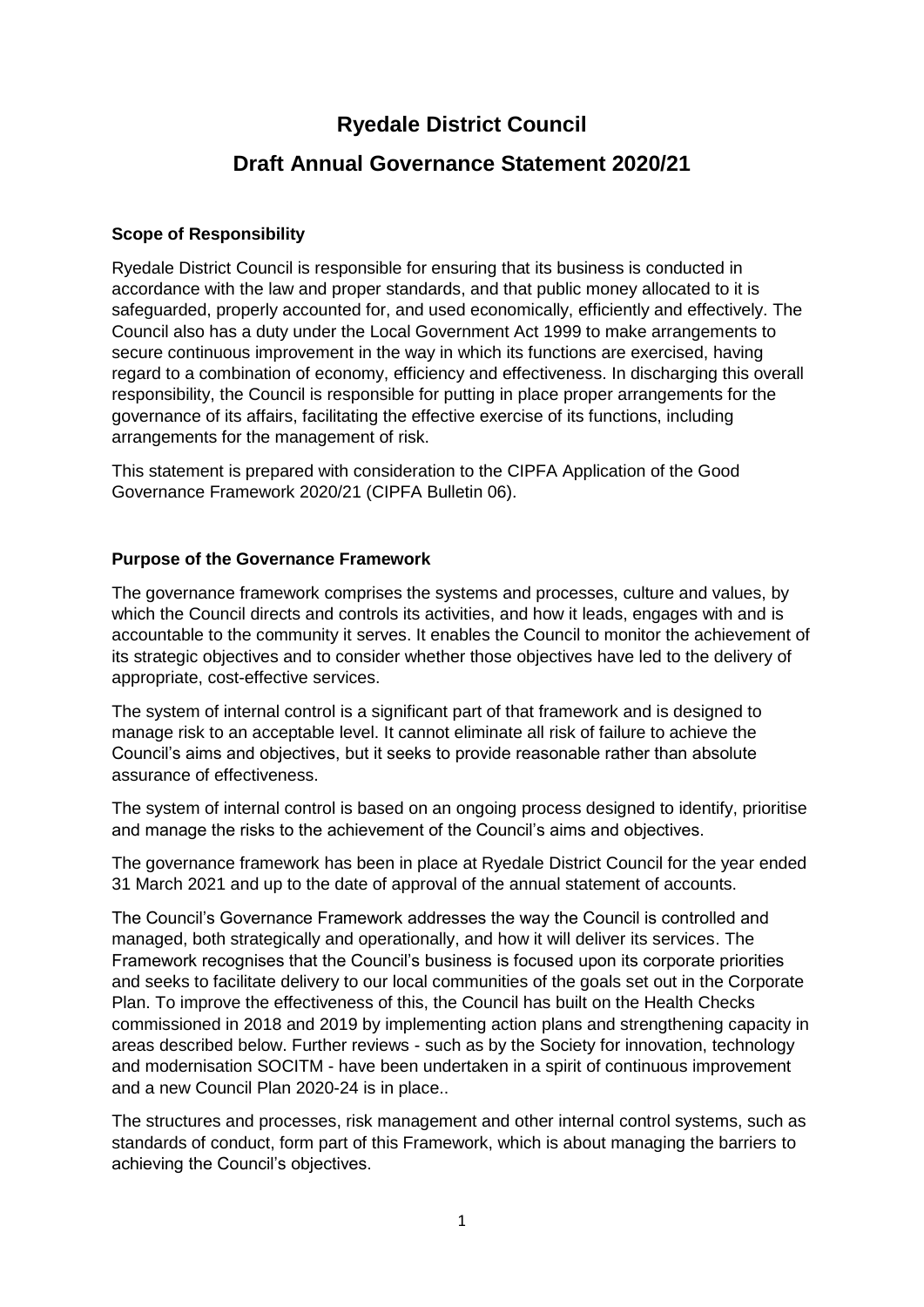Members and senior officers are responsible for putting in place proper arrangements for the governance of the Council's affairs and the stewardship of the resources at its disposal. Following the appointment of a new Chief Executive and Section 151 Officer in Autumn and Summer 2018, this task is now managed by the Strategic Management Board, Head of Corporate Governance and other senior managers, who have commissioned and taken action to address governance related issues. This includes briefing relevant Committees for consideration. Overview and Scrutiny have also pursued a robust approach to strengthening governance arrangements in key areas such as risk management. A review of capacity in Corporate Governance has also taken place and a new structure was implemented during 2020/21.

The Council has designed systems and processes to regulate, monitor and control its activities in order to achieve its vision and objectives.

The key elements of the Council's Governance Framework are as follows:-

- The Council's key priorities during 2020/21 were reflected in its Council Plan 2020- 24, which was approved by Full Council in September 2020. This sets out the following key aims:
	- o Support strong, inclusive and attractive communities
	- o Harness Ryedale's unique economy to deliver growth, homes and jobs
	- o Create an environment that is sustainable, safe and clean
	- o Develop our organisation as an innovative, enterprising Council
- The Constitution sets out how the Council operates, how decisions are made, and the procedures that are followed to ensure that these are lawful, efficient, transparent and accountable to local people. This incorporates the Members' Code of Conduct and a number of other locally agreed codes and protocols.
- The Council's budget and policy framework is set by the full Council. The Policy and Resources Committee has delegated authority to operate and make decisions within the framework. Some powers are delegated to senior officers.
- In addition to the Policy and Resources Committee there are two specific regulatory committees for Licensing and Planning. These have independent powers within their legislative framework. Each of these acts within defined terms of reference agreed by the full Council.
- Throughout 2020/21 Council committee meetings were held remotely and, when possible, hybrid meetings using MS Teams. They have been broadcast to be able to be viewed by members of the public.
- During the pandemic some decisions were made under urgency procedures by the Chief Executive following consultation with relevant political representatives. Decisions made under urgency procedures are recorded on the Council's committee management system. At the next available Full Council meeting all such decisions are reported.
- The Overview and Scrutiny Committee acting as a Corporate Governance Standards Committee has monitored standards of conduct of Members and advised the Council on probity issues. Entries made in the Register of Members' Interests were reviewed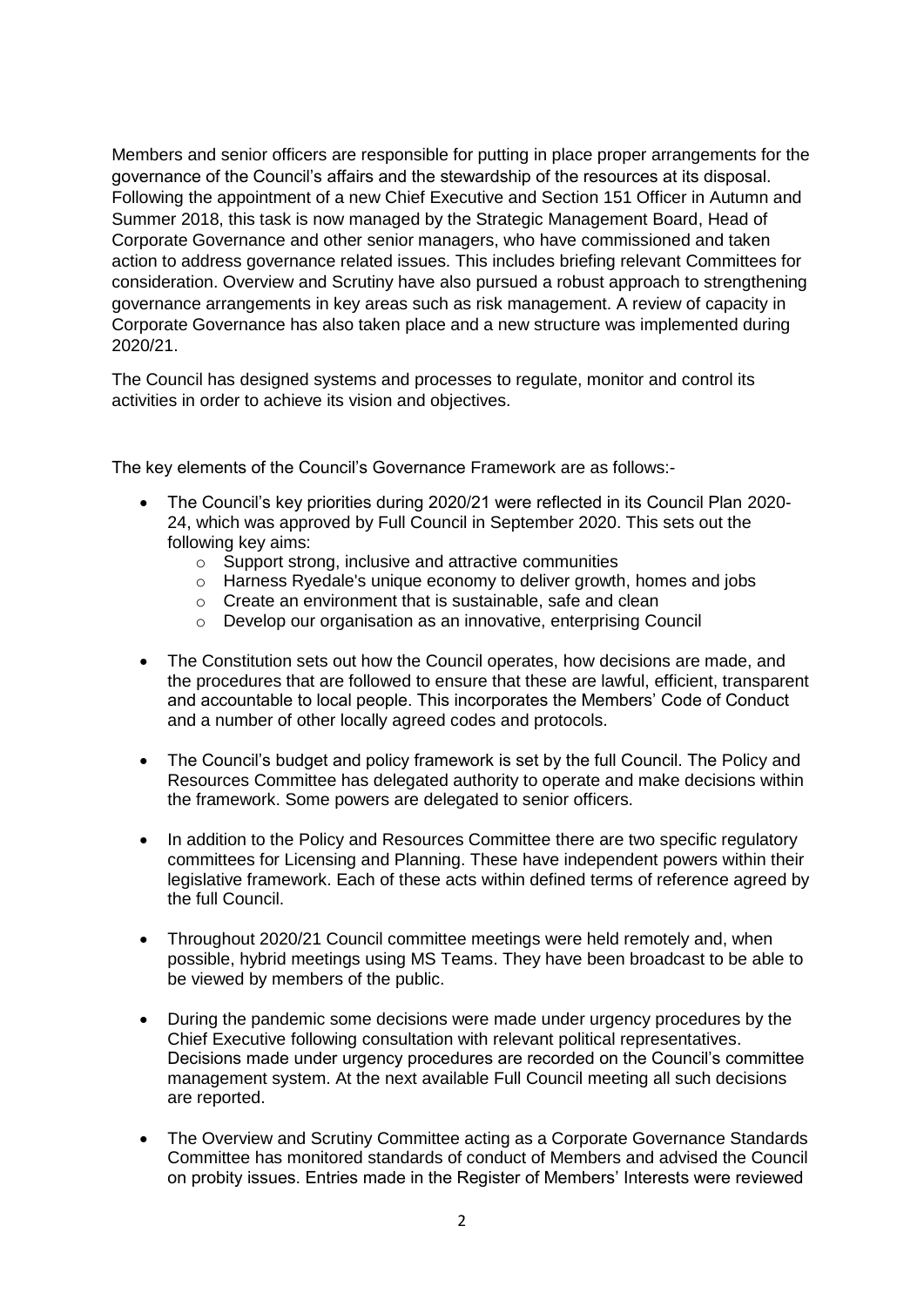by the Monitoring Officer.

- Council decisions are subject to review by the Council's Scrutiny function, which has the ability to call-in and review decisions and also to contribute to the development of policy.
- The committee management system (modern.gov) enables the recording, tracking and monitoring of committee agenda, minutes, reports and decision records.
- Council meetings are open to the public except when exempt or confidential matters are being disclosed. During 2020/21 this has been accomplished by introducing Remote Meeting Rules within the Constitution and broadcasting remote meetings, as well as making them available to view afterwards on YouTube. The public have an opportunity to participate in some of the meetings. This has been facilitated by initially asking people to provide questions in advance of the meeting and latterly by providing access to the remote meeting via MSTeams. Since the ending of legislation permitting remote meetings on 7th May 2021 the Council has facilitated face to face covid secure council meetings. Meetings are streamed live using MSTeams and YouTube. They continue to be open to the public.
- A number of areas are delegated to officers for the purposes of decision-making; however, limits on the exercise of delegation are laid down in the Council's Constitution. The Council also has a specific delegation scheme for Planning which is published on the website.
- The Council has adopted a Local Code of Corporate Governance
- The Council has a Counter Fraud and Corruption Strategy, covering 2020-24 and a Counter Fraud and Corruption Policy, which are reviewed annually. A revised strategy and policy were approved by Overview and Scrutiny (acting as Audit) Committee in January 2021. The Council also has separate Speak Out and Anti Money Laundering Policies. The Council employs Veritau to provide a counter fraud service.
- The Chief Executive post is also an Assistant Chief Executive at North Yorkshire County Council (NYCC). The two councils are working together to support efficiencies and deliver improved services through effective partnership working.
- The Head of Corporate Governance also acts as the Council's Monitoring Officer. The appointment of a Monitoring Officer is required in accordance with Section 5 of the Local Government and Housing Act 1989. It is the function of the Monitoring Officer to report to Members upon any contravention of any enactment or rule of law or any maladministration by the Authority. The Monitoring Officer also has responsibilities relating to the Members' Code of Conduct.
- The Chief Finance Officer (s151) (a joint role employed by NYCC where the postholder is an Assistant Director for Strategic Resources) is the officer with statutory responsibility for the proper administration of the Council's financial affairs, in accordance with the Section 151 of the Local Government Act 1972. In compliance with CIPFA's "Statement on the Role of the Chief Financial Officer in Local Government", Ryedale is in full compliance as the Chief Officer (s151) is a member of the Strategic Management Board.
- Both the Statutory Officers referred to above have unfettered access to information,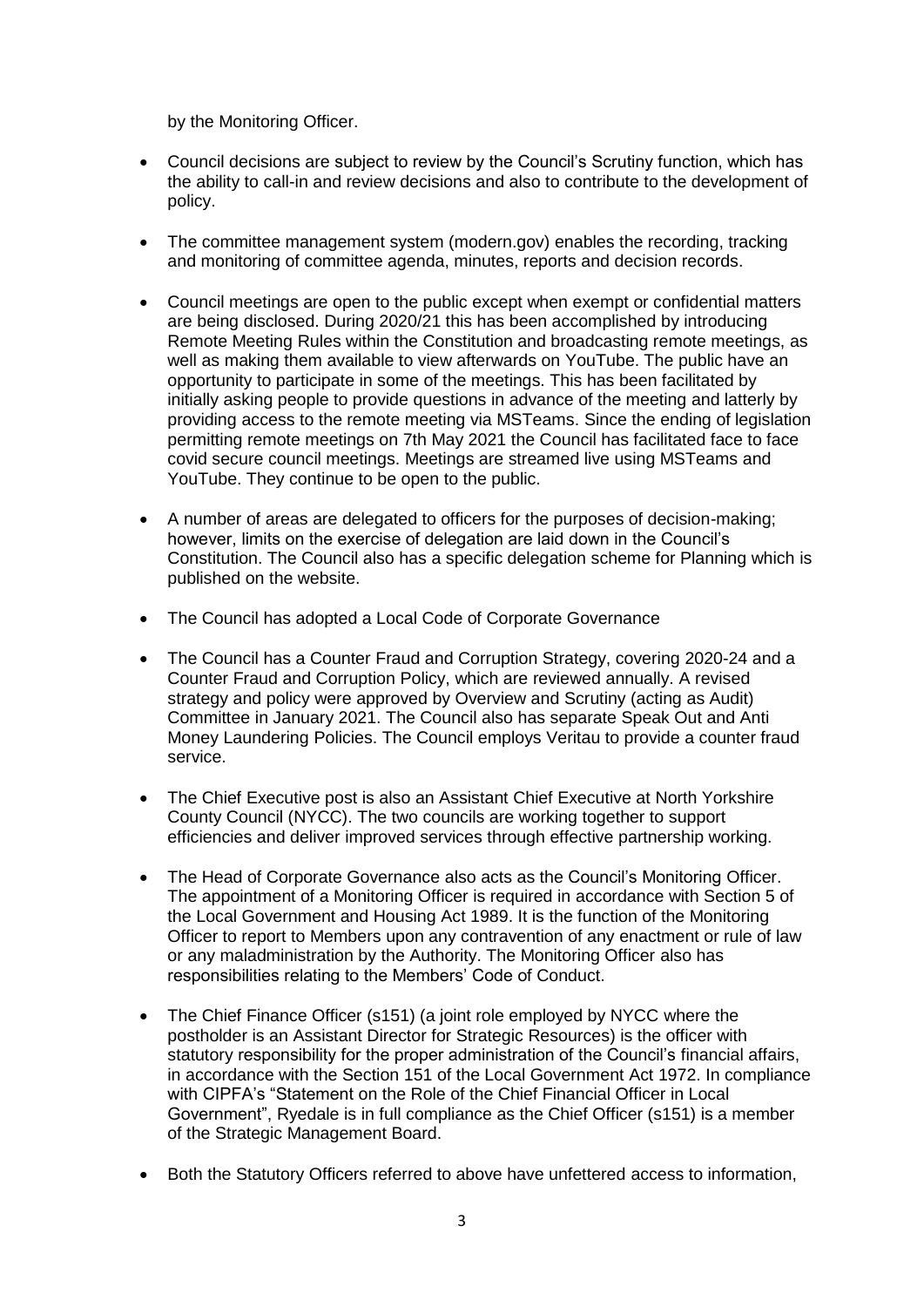to the Chief Executive and to Members of the Council in order that they can discharge their responsibilities effectively. The functions of these Officers and their roles are clearly set out in the Council's Constitution.

- Financial sustainability is a key risk for the Council and a robust financial management framework is fundamental to managing and mitigating that risk. It comprises:
	- o Financial and Contract Procedure Rules as part of the Constitution;
	- $\circ$  A Financial Strategy which provides the framework for financial planning projecting high level resources and spending over 10 years, it identifies the short, medium and long term financial issues the Council is dealing with and its approach to managing reserves;
	- $\circ$  Medium-term financial planning using a three-year cycle, updated annually, to align resources to corporate priorities. Due to the impact of Covid-19 a revised budget and medium term financial strategy was approved by the Council in September 2020.
	- $\circ$  Service and financial planning integrated within the corporate performance management cycle and linked to the Council's corporate objectives;
	- o Annual budget process involving scrutiny and challenge;
	- $\circ$  Quarterly monitoring by management of revenue and capital budgets with regular reports to Policy and Resources Committee;
	- o Production annually of a Statement of Accounts compliant with the requirements of local authority accounting practice;
	- o Compliance with requirements established by CIPFA.
- Corporate programme, which is produced with explicit goals and associated performance targets related to the delivery of the Council Plan 2020-2024 in order to ensure that achievement of performance is measurable;
- The Council's staff performance approach links personal objectives directly to the corporate programme and ultimately to the Council Plan 2020-2024;
- Regular reports to the Overview and Scrutiny Committee on complaints and compliments
- The Council maintains a professional relationship with Grant Thornton, the body responsible for the external audit of the Council. Regular review meetings are held with the Chief Executive and s151 Officer and reports presented to Audit Committee
- Recruitment and selection procedures are based on recognised good practice and all staff posts have a formal job description and competency-based person specification. Services are delivered and managed by staff with the necessary knowledge and expertise with training needs identified via the formal appraisal process
- Pay is governed by a Pay Policy considered and approved annually by Council.
- A revised approach to managing risk has been adopted in recent years.
	- o This has led to an overhaul of the Corporate Risk Register and the development of Service Risk Registers. Advice and guidance has been provided by Veritau and in some cases by North Yorkshire County Council. This work has been recognised and endorsed by members who see it as an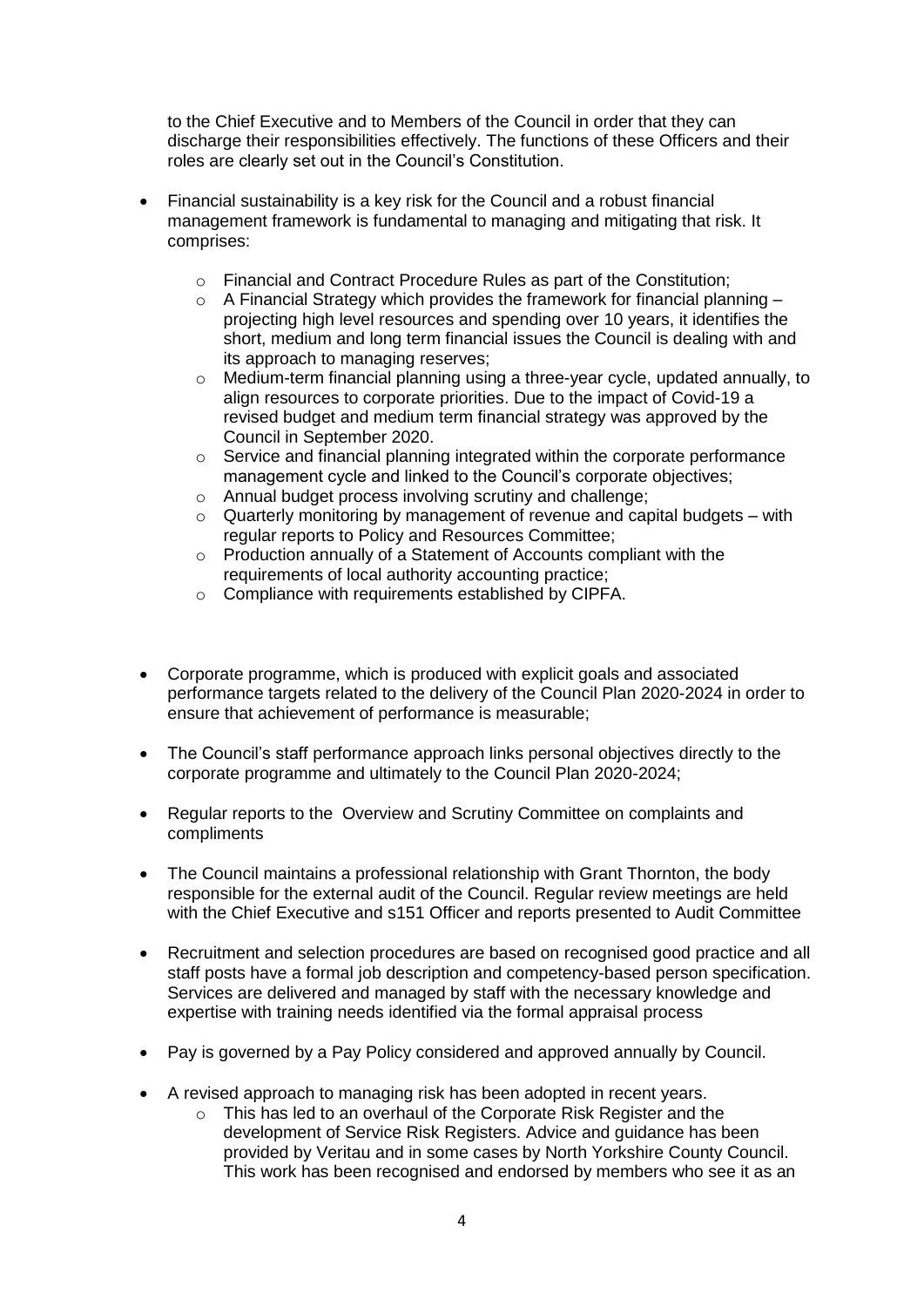important part of the Council's improvement strategy. As part of that, an update on Risk Management, including the Corporate Risk Register, is presented to Audit Committee twice a year.

- o A Risk Management guidance document has been developed for key staff along with risk management training;
- o The maintenance of the Corporate Risk Register comprising risks for the Council as a whole, assigned to designated officers, with appropriate countermeasures and an action plan established for each key risk;
- $\circ$  As well as presentation of this to Committee, Strategic Management Board also keeps the corporate risk management arrangements under review and examine and challenge this and service risk registers
- o Management and Internal Audit of a risk-based approach in the preparation and delivery of the audit plan;
- $\circ$  Officers of the Council are required to consider risk management issues when submitting reports to Committees and Council for consideration by Member. This includes managing risks around equalities, safeguarding and health and safety.
- The Council has established a Corporate Information Governance Group (CIGG) in order to address the requirements of the General Data Protection Regulation (GDPR) which came into effect on 25th May 2018. The Council's Senior Information Risk Owner (SIRO) is the Head of Corporate Governance. The CIGG includes representatives from Veritau, who have been engaged as the Council's Data Protection Officer (DPO), a requirement of the GDPR. Veritau provide regular updates to the Audit Committee.
- The maintenance of an adequate and effective system of Internal Audit is a requirement of the Accounts & Audit Regulations. Internal Audit is provided by Veritau North Yorkshire Ltd. (VNY), which is part of the Veritau group. The work of Internal Audit is governed by the Accounts and Audit Regulations 2015 and the Public Sector Internal Audit Standards. In accordance with these standards Internal Audit is required to prepare an audit plan on at least an annual basis.
- Internal Audit examines and evaluates the adequacy of the Council's system of internal controls as a contribution to ensuring that resources are used in an economical, efficient and effective manner. Internal Audit is an independent and objective appraisal function established by the Council for reviewing the system of internal control.
- The audit plan is informed by the Council's main strategic risks. This is intended to ensure limited audit resources are prioritised towards those systems which are considered to be the most risky and/or which contribute the most to the achievement of the Council's priorities and objectives.
- The Council seeks to ensure resources are utilised in the most economic, effective and efficient manner whilst delivering continuous improvement. It aims to achieve this by a variety of means including the following:
	- o Service/process transformation and efficiency reviews;
	- o Working with partners;
	- o External and Internal Audit feedback.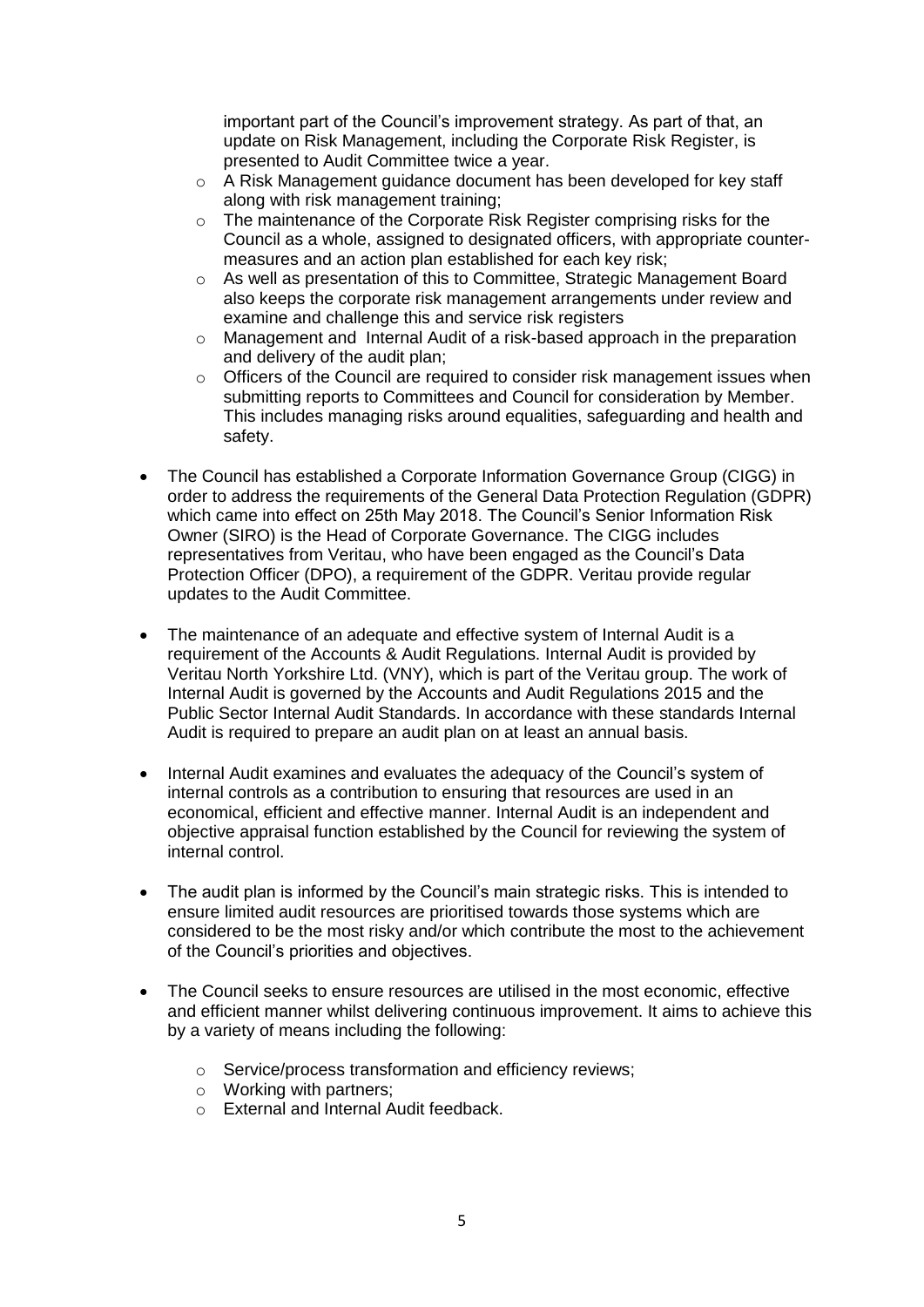### **Review of Effectiveness**

The Council has responsibility for conducting, at least annually, a review of the effectiveness of its governance framework including the system of internal control. The review of effectiveness is informed by:

- the Annual Internal Audit Assurance opinion, as provided by Veritau North Yorkshire;
- comments made by the external auditors and other review agencies and inspectorates;
- the Overview & Scrutiny Committee review that the elements of the governance framework are in place and effective, to ensure compliance with the principles. They also reviewed the system of internal audit and concluded it was effective and remained a key source of assurance for the Council in 2020/21.

The Overview and Scrutiny (O&S) Committee process has provided challenge and has monitored the Council's policies and performance on an ongoing basis, albeit during 2020/21, a number of meetings did not take place due to COVID. Nevertheless, the Members of O&S have worked together, adopting a non-political approach, developing and using their knowledge and expertise, and that of others to the best effect. An evidencebased approach to the O&S work has been instrumental in achieving good results. COVID impacted on the Committee's work, but it did receive a report from Everyone Active on delivery of the leisure contract and reviewed progress on implementation of the Climate Change Action Plan.

In addition to receiving regular reports on Treasury Management, Risk and Complaints, the Committee supported the Head of Corporate Governance's proposals for two standards sessions to be delivered in June and July. These were

- A workshop on member-officer relations, and
- A training session on standards and probity for elected members.

The Committee also agreed that scoping reports be drawn up for the following topics:

- Affordable Housing
- Review of Enforcement
- Performance Appraisal System

The Overview and Scrutiny Committee also received reports on:

- A new Officer Code of Conduct, which it recommended for approval to Council
- Standards Training
- Local Government and Social Care Ombudsman Report and Annual Letter
- Update on Regulation of Investigatory Powers Act (RIPA)
- Safer Ryedale and the Community Safety Plan
- CIPFA Financial Management Code

The Council is dedicated to ensuring that its resources are utilised in the most effective and efficient manner whilst delivering continuous improvement. Work has been undertaken during the year to ensure members were fully informed of, and involved in, shaping the budget strategy ahead of key meetings in February 2021.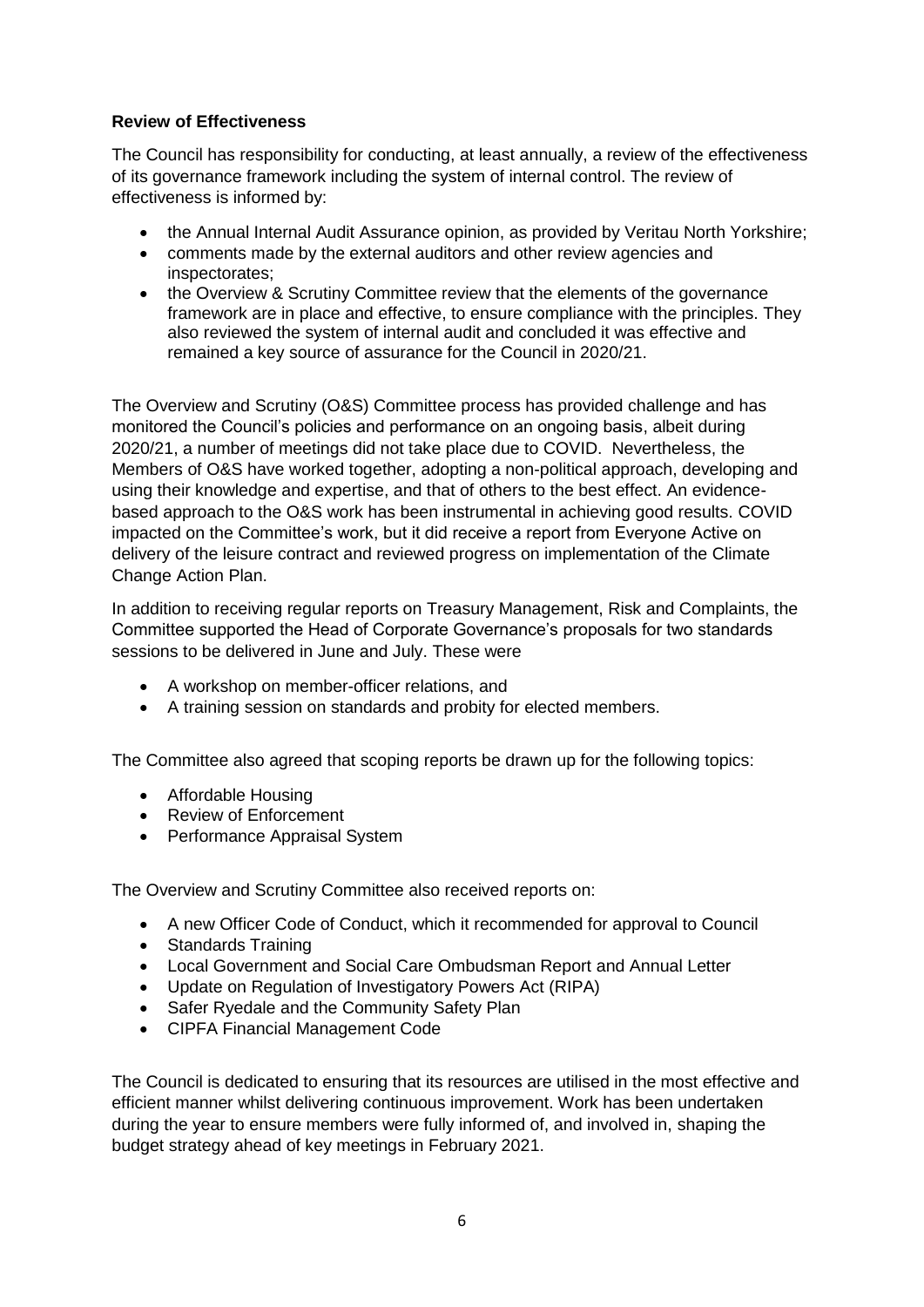New financial monitoring arrangements introduced part way through 2018/19 have been and were in place for the full financial year, giving outturn estimates to members on a quarterly basis which can now be seen as being consistent with the final actual outturn position. During 2020/21, these reports were expanded to include the most recent financial information and projections on costs arising from the pandemic

To improve the Council's effectiveness of this, capacity and additional support is now in place in services such as Health and Safety, Corporate Governance and Finance, IT, Communications, Transformation, Legal and Procurement. Additional support for Strategy and Performance was due to be implemented in 2020/21, progress has been delayed as a consequence of COVID management and mitigation but new staff are now in place.

Based on the assurance work undertaken by Internal Audit, the Head of Internal Audit (Veritau) has provided an opinion on the adequacy of the control environment which concluded that this gave reasonable assurance and also recognised that the Council has made good progress in the last few years to improve its governance arrangements.

It should also be emphasised that Covid-19 has significantly affected the authority over the last year, with a wide-ranging impact on business operations and controls. While the work of internal audit is directed to the areas that are most at risk, or provide most value for the authority it is not possible to conclude on the full extent of the impact of Covid-19 on the operations of the authority. No reliance was placed on the work of other assurance bodies in reaching this opinion. Areas in which controls are below the required standard are reported initially to the relevant Manager who ensures prompt corrective action is taken, and ultimately to the Overview & Scrutiny Committee who monitor progress with improvements via follow up reports from Internal Audit.

Key systems were audited in 2020/21 and a number of audit reports and other pieces of work were provided to management and the O&S Committee.

In November 2020 the Council's external auditors (Grant Thornton) provided the Council with an unqualified opinion on the Council's accounts within their Annual Audit and Inspection letter. The opinion also noted a full year's worth of progress in areas such as financial monitoring and risk management that commenced only partway through the previous financial year. We expect the 2020/21 opinion (due in November 2021) to be in line with this also.

A new Council Plan was adopted in September 2020; the corporate programme to deliver this, and its underpinning performance framework is currently in development. Progression through the democratic process will take place in due course. The Council's People and Culture Plan and Council Plan, details key milestones and measures for success relating to organisational development.

### **Coronavirus**

There has been a significant impact on Council services of the coronavirus pandemic from March 2020. Despite the challenges, the Council has maintained consistent essential services for residents, whilst adapting to provide alternative virtual services wherever possible.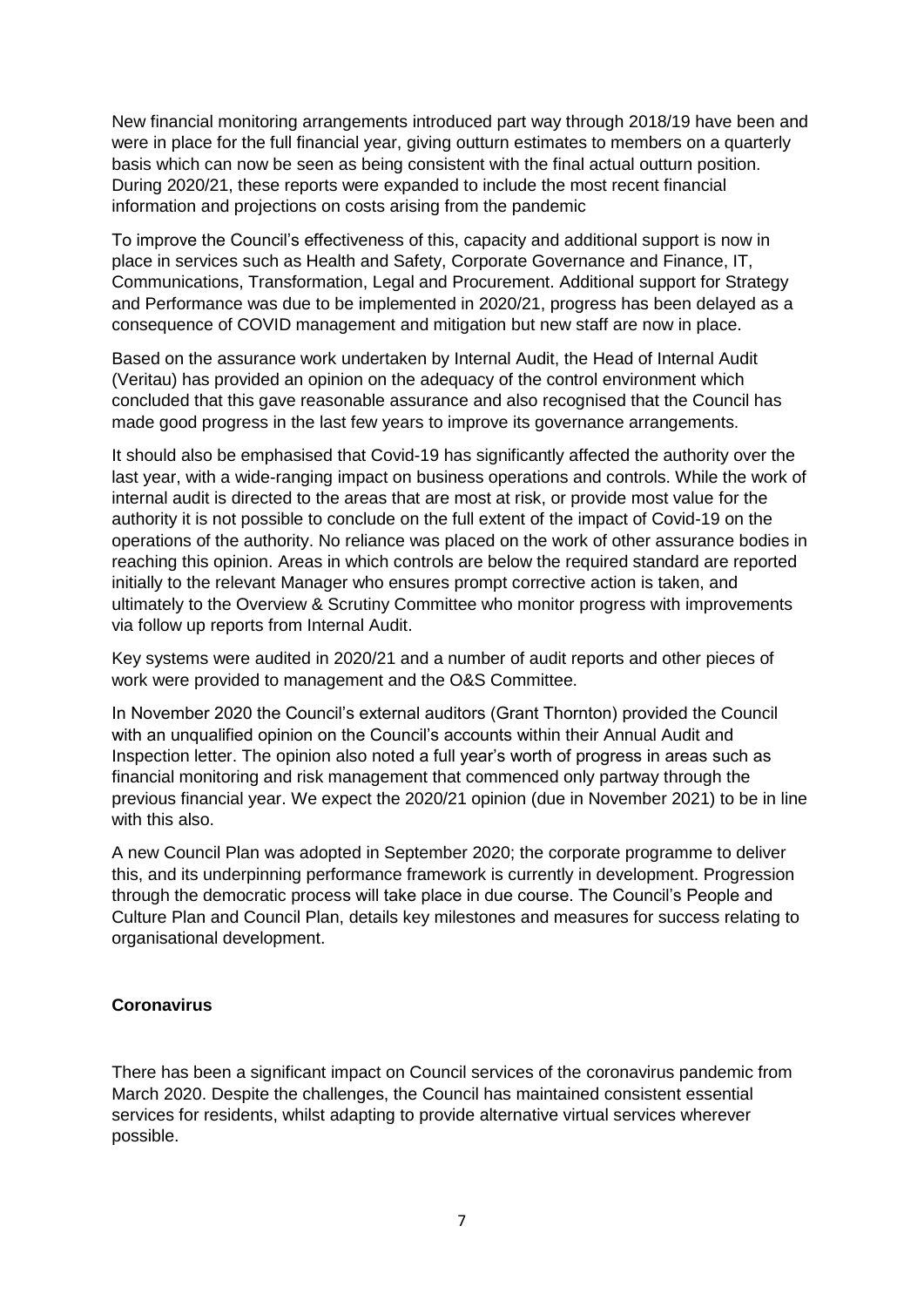A decision was taken on 20 March 2020 to suspend Council meetings. For a significant time during 2020/2 the Chief Executive took decisions on urgent matters after consultation with the Leader of the Council, and where appropriate, the Chairman of the appropriate Committee and the relevant Ward Member(s). Committee and Council meetings resumed in September 2020.

Meetings follow government guidance on making these COVID secure and comply with relevant legislation.

Returns to MHCLG, decision-notices and a financial tracker were maintained throughout the use of urgency powers to track the detail of decisions made and the financial impact. These were reported to Full Council in September 2020.

#### **Key Issues**

No system of governance or internal control can provide absolute assurance against material misstatement or loss. This Statement is intended to provide reasonable assurance. It is stressed that no system of control can provide absolute assurance against material misstatement or loss. In concluding this overview of the Council's governance arrangements, a number of issues have been identified that need to be addressed to ensure continuous improvement in the Governance Framework. The aim is to address these issues during the 2021/22 financial year, by way of an action plan for improving the governance framework and system of internal control. This will be subject to monitoring by the Overview and Scrutiny Committee.

The most significant issues for the Council to address during 2021/22 will be those resulting from the residual impacts of the pandemic and also Local Government Reorganisation (LGR).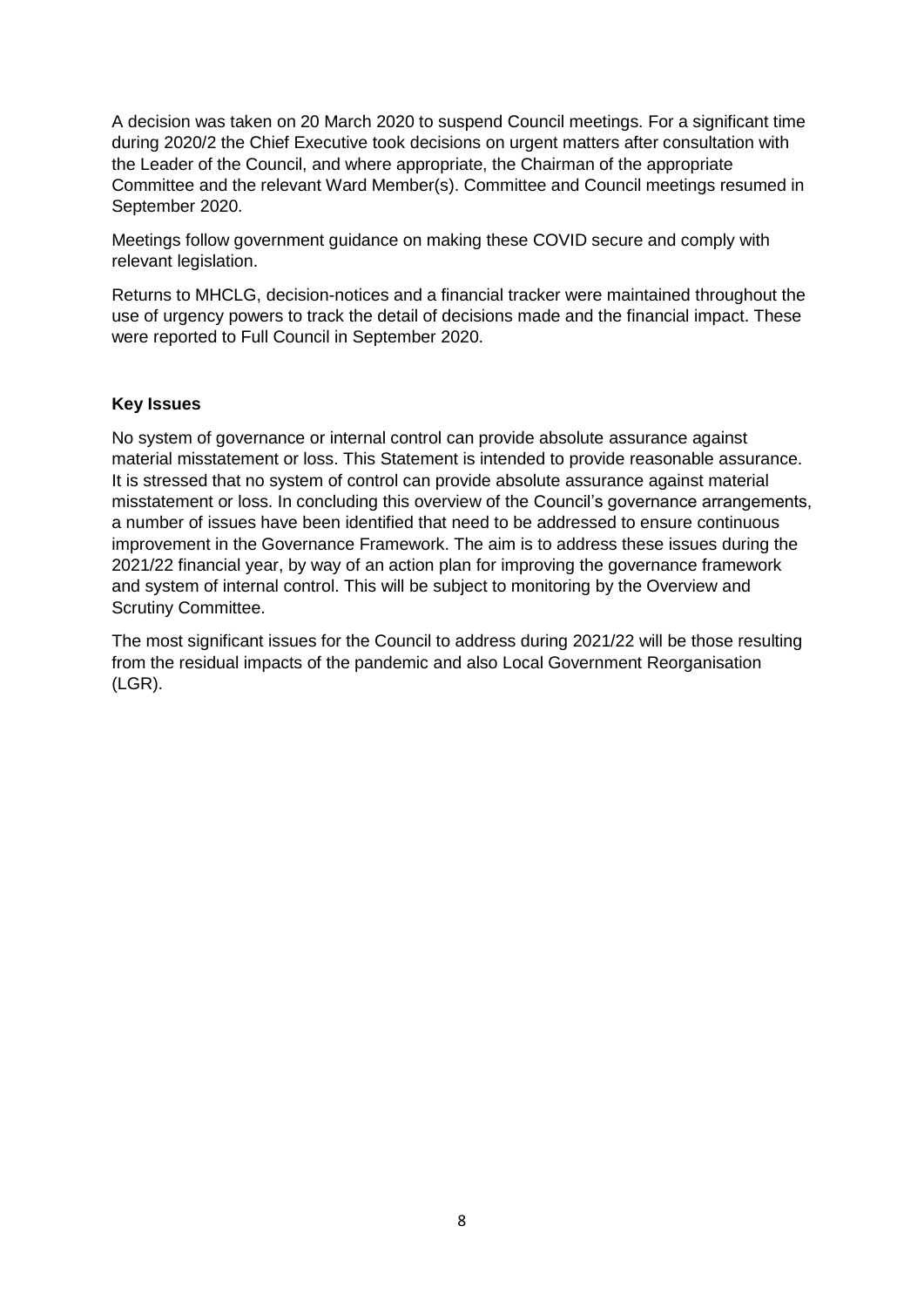#### **Key Issues**

In the 2019/20 Annual Governance Statement, seven key issues were identified. All of these ongoing and will be continued (but amended) in the new version.

This Statement is intended to provide reasonable assurance. It is stressed that no system of control can provide absolute assurance against material misstatement or loss. In concluding this overview of the Council's governance arrangements, a number of issues have been identified that need to be addressed to ensure continuous improvement in the Governance Framework. The aim is to address these weaknesses during the 2021/22 financial year, by way of an action plan for improving the governance framework and system of internal control. This will be subject to monitoring by the Overview and Scrutiny Committee.

#### **1. Financial Sustainability**

| <b>Accountable</b><br>Officer: | s151 Officer                                                                                                                                                                                                                                                                                                     |
|--------------------------------|------------------------------------------------------------------------------------------------------------------------------------------------------------------------------------------------------------------------------------------------------------------------------------------------------------------|
| <b>Control Issue</b>           | On-going and future changes to the Council's financial framework including several changes to national and local<br>funding regimes will increase the financial pressure on the Council and risk profile.                                                                                                        |
|                                | This needs to be matched with effective financial management on the part of members and officers.                                                                                                                                                                                                                |
|                                | This Control Issue was revised in 2020/21 to include dealing with the ongoing impact of the Coronavirus Pandemic. As<br>a result of our monitoring we correctly identified at an early stage that resources from central government did not cover<br>the full costs to Ryedale District Council of the pandemic. |
| <b>Actions</b>                 | The agreed Medium Term Financial Strategy of the Council highlights the expected need to make future savings. This<br>informs the budget process for future years.                                                                                                                                               |
|                                | The s151 Officer considers the risk as part of the closure of accounts including the need to make appropriate provisions<br>and reserves at the year-end.                                                                                                                                                        |
|                                | Ensure effective budget management is in operation across the Council, including accurate data and forecasting and<br>reporting to members. Ensure that members are kept aware of all relevant financial information to assist in budget<br>setting in future years.                                             |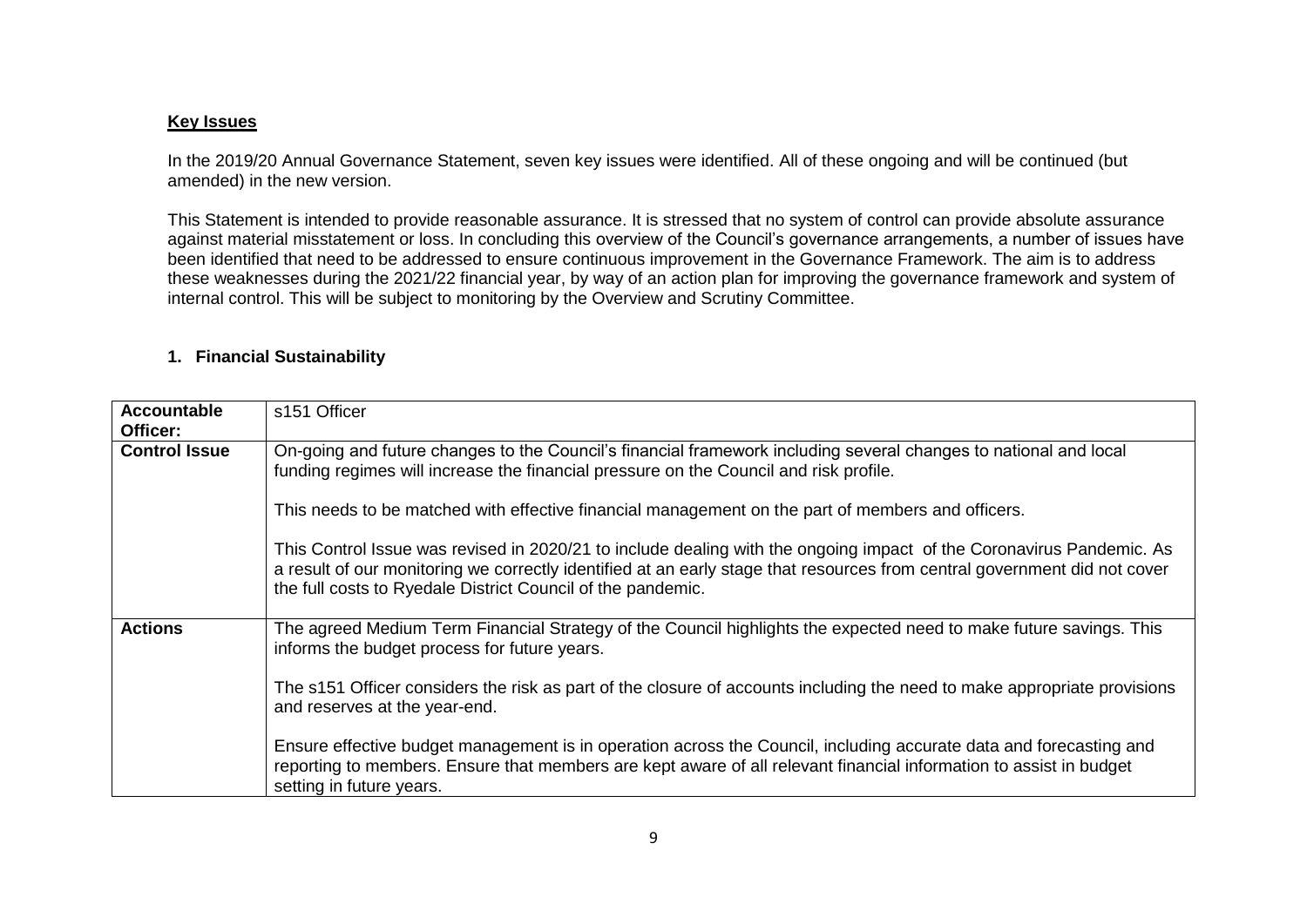|                        | The MTFS will also take into account the ongoing impact of the Coronavirus pandemic (see below).                                                                                                                                                                                                                                              |
|------------------------|-----------------------------------------------------------------------------------------------------------------------------------------------------------------------------------------------------------------------------------------------------------------------------------------------------------------------------------------------|
|                        | The financial impact of LGR will be a major feature in 2021/22 - if it goes ahead.                                                                                                                                                                                                                                                            |
| <b>Progress Report</b> | This is a Key Issue which has formed part of the AGS for a number of years, and it is expected that this will continue to<br>be the case.                                                                                                                                                                                                     |
|                        | A revised Financial Strategy was approved by Council in February 2021 and members were consulted during the<br>preparation of the budget through reports and briefings.                                                                                                                                                                       |
|                        | Financial monitoring is now fully in place and has explicitly included the impact of COVID in 2020/21. This will continue in<br>2021/22 and we will continue to complete a monthly tracker which can be submitted to central government. Through this<br>we will continue to lobby for additional costs that cannot be funded by the council. |
|                        | Reviews on additional services are undertaken to ensure that required capacity is funded and resources managed<br>effectively; this remains critical as the impact of Covid 19 continues to impact on service demand in key areas of<br>business. This increased demand is not anticipated as lessening during 2021/22.                       |
|                        | The financial impact of Local Government Review will require careful consideration with regard to use of resources and<br>financial impact as will ongoing monitoring of impact of EU exit                                                                                                                                                    |
|                        | A revised MTFS will be developed in the following months and brought to members during he autumn to P&R. This will<br>continue to be updated over the following months until formal approval is expected in February by Council.                                                                                                              |
|                        | Improvements have been made in procurement to ensure better value for money. In addition to the point made at 8<br>below, this has included:                                                                                                                                                                                                  |
|                        | Centralising IT budgets to maintain management grip on applications costs<br>$\bullet$<br><b>Contract Management Training</b><br>Introduction of a forward procurement plan<br>$\bullet$                                                                                                                                                      |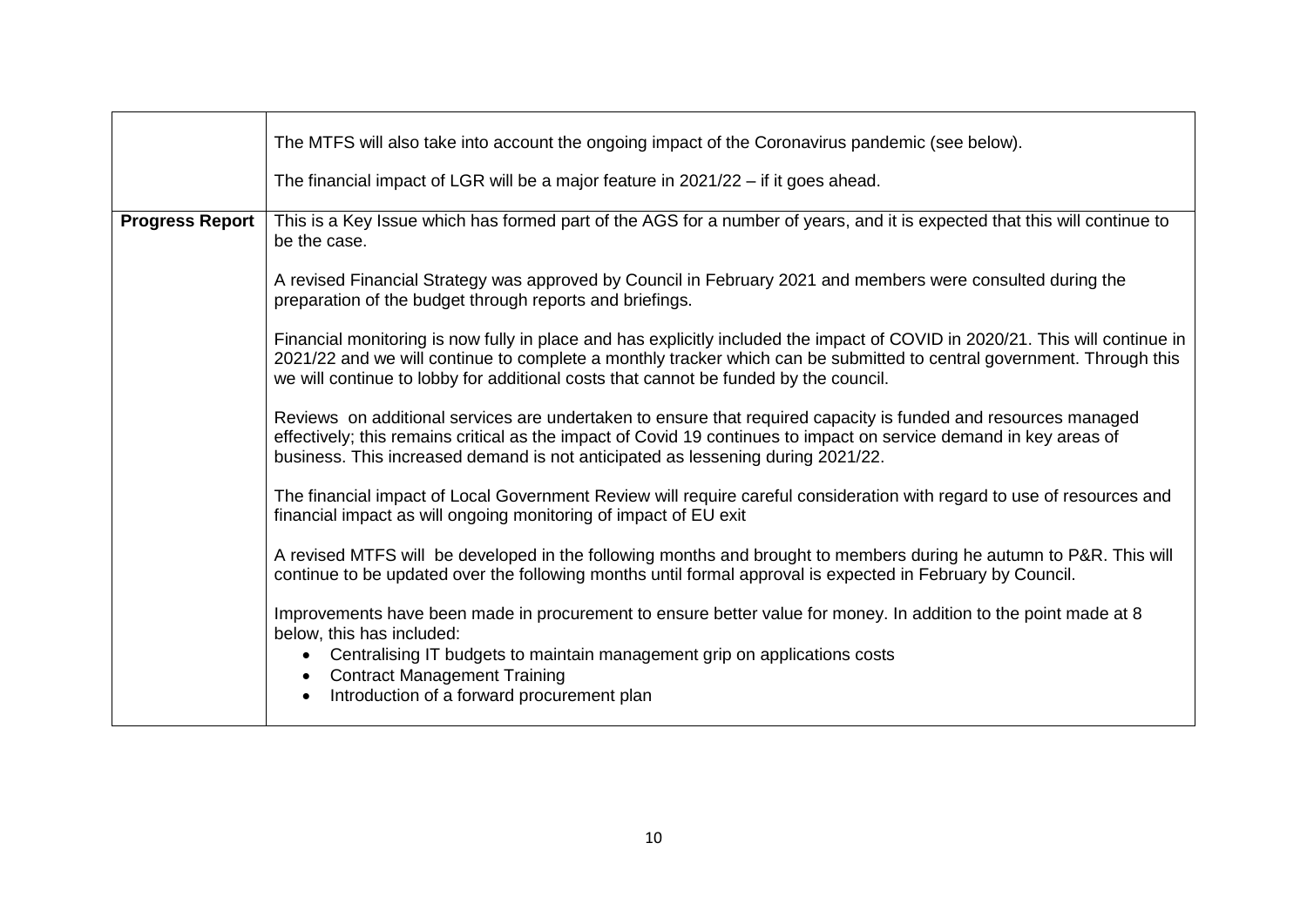# **2. Waste and Recycling Review**

| <b>Accountable</b><br>Officer: | Head of Waste and Environmental Services.                                                                                                                                                                                                                                                                                                                                                 |
|--------------------------------|-------------------------------------------------------------------------------------------------------------------------------------------------------------------------------------------------------------------------------------------------------------------------------------------------------------------------------------------------------------------------------------------|
| <b>Control Issue</b>           | To ensure that RDC achieves efficient and effective waste and recycling collection.                                                                                                                                                                                                                                                                                                       |
| <b>Actions</b>                 | Implementation of new optimised household waste and recycling collections linked to new recycling vehicles and waste<br>transfer station.                                                                                                                                                                                                                                                 |
|                                | A piece of work on route optimisation will be completed.                                                                                                                                                                                                                                                                                                                                  |
|                                | Delivery programme of new recycling vehicle to be completed in 2020/21.                                                                                                                                                                                                                                                                                                                   |
| <b>Progress Report</b>         | This was highlighted as a Key Issue in the 2018/19 AGS and continues to be an area of focus driven by organisational<br>need and national policy change.                                                                                                                                                                                                                                  |
|                                | Significant operational demands were faced during 2020/21 as residents were spending more time at home due to the<br>Covid lockdown periods. This resulted in unprecedented variations in tonnages presented for collection and operational<br>collections were changed to manage the completion of existing rounds with minimal disruption to household waste and<br>recycling services. |
|                                | The new recycling vehicle became operational during 2021/22 following significant vehicle modifications.                                                                                                                                                                                                                                                                                  |
|                                | The implementation of the new optimised household waste and recycling collection rounds has been rescheduled later in<br>2021/22 (subject to Covid policy directives) now that this new vehicle is in service and given that the country is now<br>emerging from restrictions.                                                                                                            |
|                                | In addition, national policy directives are expected during 2020/21, as is a decision about local government reform.                                                                                                                                                                                                                                                                      |
|                                | These factors will all be taken into account when moving forward.                                                                                                                                                                                                                                                                                                                         |
|                                | There is ring-fenced investment in place to facilitate this including a new vehicle replacement programme, which was<br>approved as part of the capital programme for the period 2021/22 to 2024/25, and a streetscene transformation capacity<br>funding which was agreed as part of the 2021/22 revenue budget.                                                                         |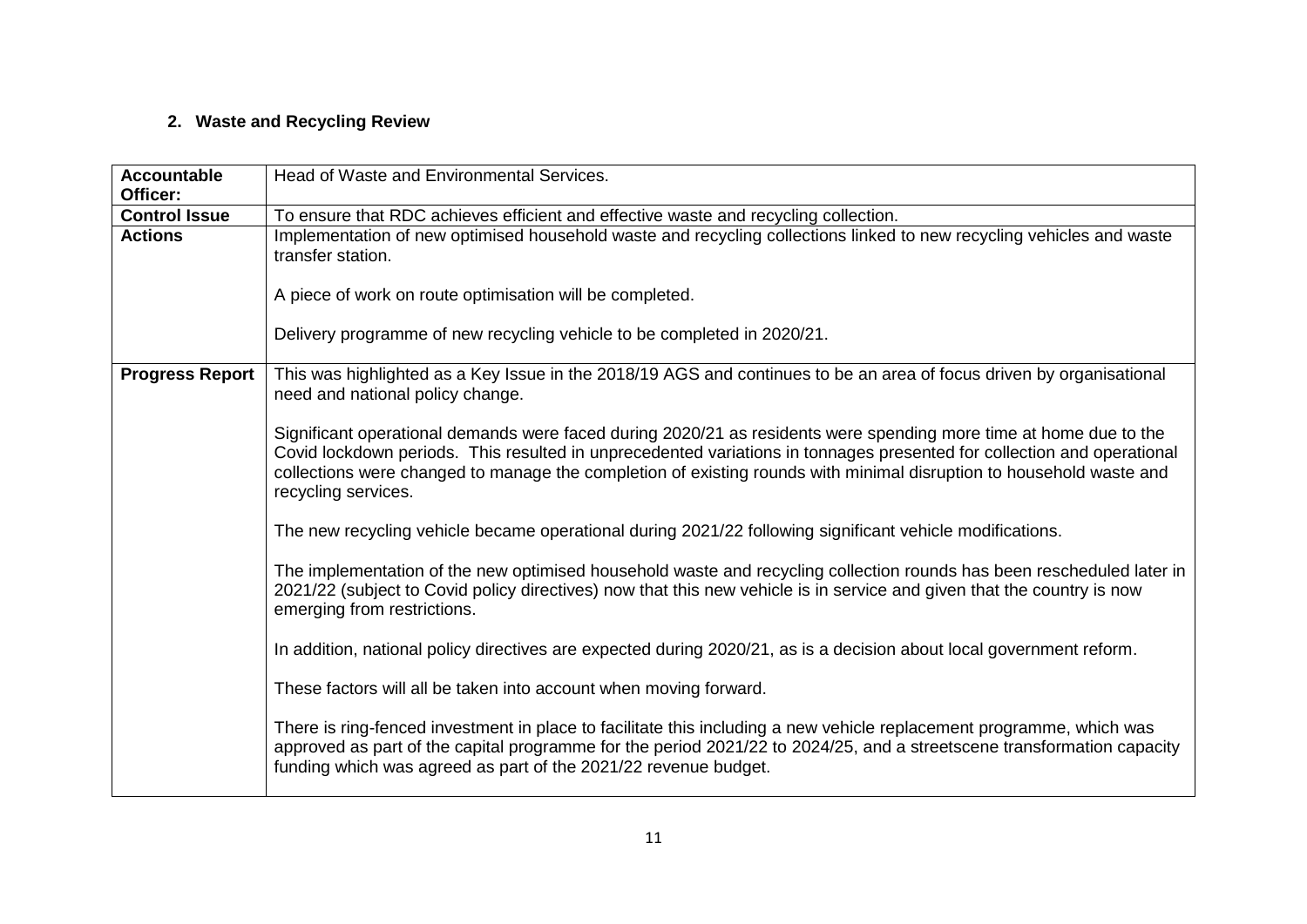### **3. The Local Plan**

| <b>Accountable</b><br>Officer: | Head of Planning and Regulatory Services.                                                                                                                                                                                                                                                                                                                                                                                                                                                                                               |
|--------------------------------|-----------------------------------------------------------------------------------------------------------------------------------------------------------------------------------------------------------------------------------------------------------------------------------------------------------------------------------------------------------------------------------------------------------------------------------------------------------------------------------------------------------------------------------------|
| <b>Control Issue</b>           | The Local Plan requires review and adoption. This Project is ongoing, beginning in 2020/21 and will continue until<br>adoption. This is estimated to be summer 2023 based on members' current agreements to a limited review of the Plan<br>taking place                                                                                                                                                                                                                                                                                |
| <b>Actions</b>                 | Review of the development plan as the Local Plan Strategy was seven years old when this was first developed.                                                                                                                                                                                                                                                                                                                                                                                                                            |
|                                | This will highlight expected levels of development that will take place in the District and will set out the specific types of<br>new development required to meet Ryedale's needs.                                                                                                                                                                                                                                                                                                                                                     |
| <b>Progress Report</b>         | This has been highlighted as a Key Issue since the 2018/19 AGS (for action in 2019/20).                                                                                                                                                                                                                                                                                                                                                                                                                                                 |
|                                | Some delay in early stages of the review by the Local Plan Working Party (LPWP) arising from the Covid outbreak and<br>capacity in the officer team. A timetable for future meetings has also been established. Formal adoption of the review is<br>likely to be July 2023 as set out in the Local Development Scheme (subject to the outcome of the examination and<br>LGR). It should also be noted that this is an area of significant policy interest at a national level, and this may have a<br>bearing on the overall timetable. |
|                                | The target dates for the plan have been agreed by members who also agreed that there would be a limited review of the<br>plan in order to hit the submission for examination targets dates in advance of any local government restructure.                                                                                                                                                                                                                                                                                              |
|                                | The Sites Document was formally adopted on 29 June 2020 as scheduled.                                                                                                                                                                                                                                                                                                                                                                                                                                                                   |
|                                | Member approved the new Local Development Scheme in February 2021 and the Council's Statement of Community<br>Involvement was approved in March 2021.                                                                                                                                                                                                                                                                                                                                                                                   |
|                                | Work on the collation of evidence to inform initial public consultation and a Call for Sites consultation which ended on 6<br>July 2021.                                                                                                                                                                                                                                                                                                                                                                                                |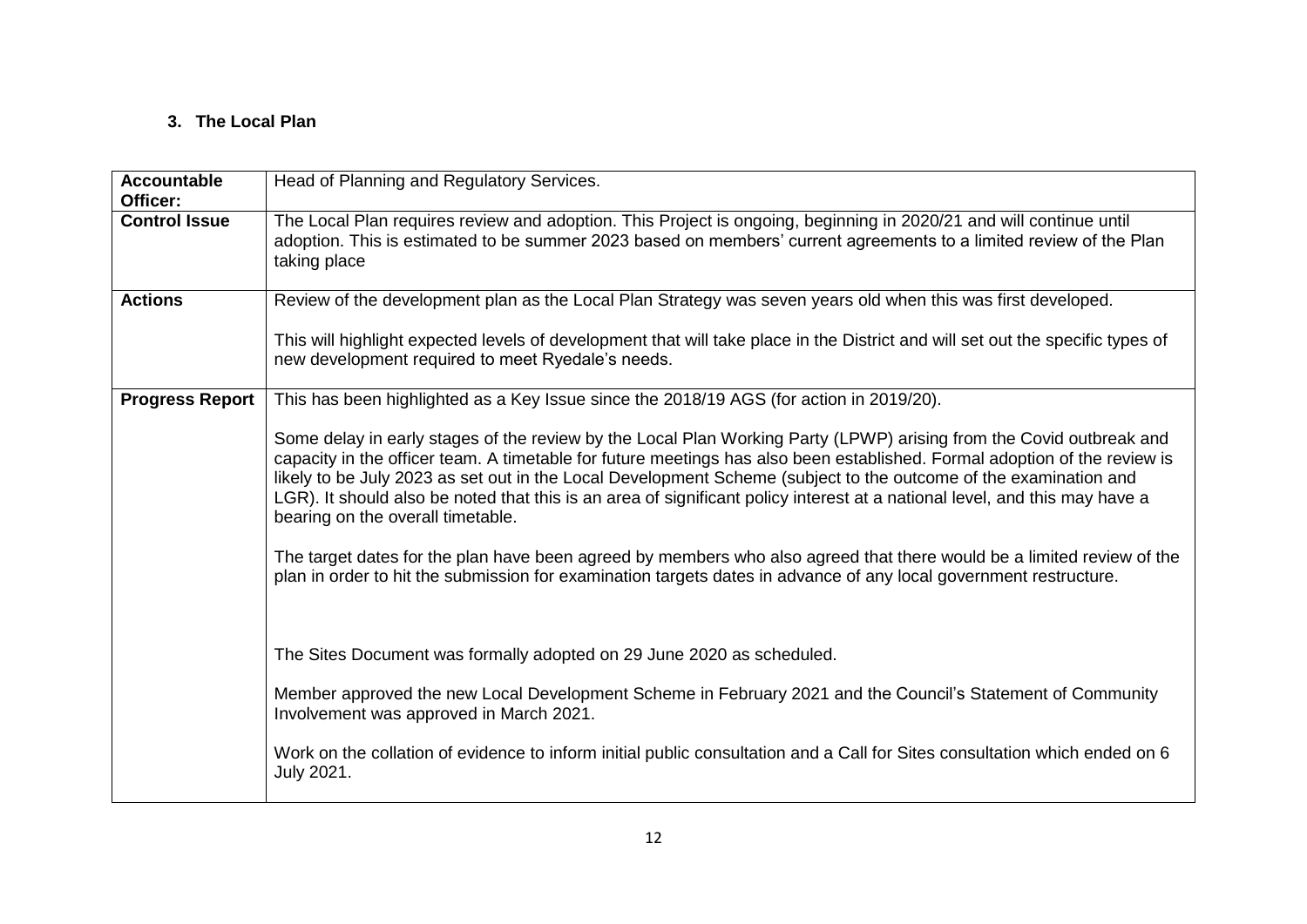# **4. Resilience and Capacity**

| <b>Accountable</b><br>Officer: | Head of HR                                                                                                                                                                                                                                                                                                                                                                                                                                                                                                                                           |
|--------------------------------|------------------------------------------------------------------------------------------------------------------------------------------------------------------------------------------------------------------------------------------------------------------------------------------------------------------------------------------------------------------------------------------------------------------------------------------------------------------------------------------------------------------------------------------------------|
| <b>Control Issue</b>           | To ensure sufficient capacity to enable the Council to carry out strategic and/or operational objectives.                                                                                                                                                                                                                                                                                                                                                                                                                                            |
|                                | This also includes HR policies and procedures - review and approval, including staffing aspects of Equality and Diversity.                                                                                                                                                                                                                                                                                                                                                                                                                           |
| <b>Actions</b>                 | Continuous review of the new arrangements now in place.                                                                                                                                                                                                                                                                                                                                                                                                                                                                                              |
|                                | HR policies should be fit for purpose. Documents should grow and adapt with an organisation. Policy review and<br>revision is a crucial part of an effective policy and procedure management plan.                                                                                                                                                                                                                                                                                                                                                   |
|                                | Action plan towards developing level for the Equality Framework for Local Government with respect to staffing matters.                                                                                                                                                                                                                                                                                                                                                                                                                               |
| <b>Progress Report</b>         | This was initially highlighted as a Key Issue in the 2018/19 AGS (for action in 2019/20). The Action was that actions from<br>a comprehensive Health Check of HR were followed up and implemented.                                                                                                                                                                                                                                                                                                                                                   |
|                                | Capacity and additional support has been put in place in services such as Health and Safety, Enforcement, Planning &<br>Regulatory Services, Corporate Governance, Finance, IT, Communications, Transformation, Legal, Revenues and<br>Benefits and Procurement. Additional support for Strategy and Performance was planned for implementation in 2020/21,<br>but was delayed by the need to prioritise Covid-19. This is now in place (June 2021).                                                                                                 |
|                                | 15 HR policies have now been reviewed and either approved by Council or in the process of gaining approval. A rolling<br>programme of the 5 remaining policies will come through democratic meetings for approval during 2021/22.                                                                                                                                                                                                                                                                                                                    |
|                                | Additional resources were secured during the Covid-19 pandemic to support key areas of the business to function e.g.<br>customer services advisors. However this is constantly under review and pressures in capacity are exacerbated by the<br>work that has been undertaken and is likely to increase on LGR. Therefore this will continue to be reviewed during<br>2021/22 and brought to members' attention where additional capacity is required. This was highlighted in the Financial<br>Strategy presented to Full Council in February 2021. |
|                                | Any available further updates will be provided in the final AGS.                                                                                                                                                                                                                                                                                                                                                                                                                                                                                     |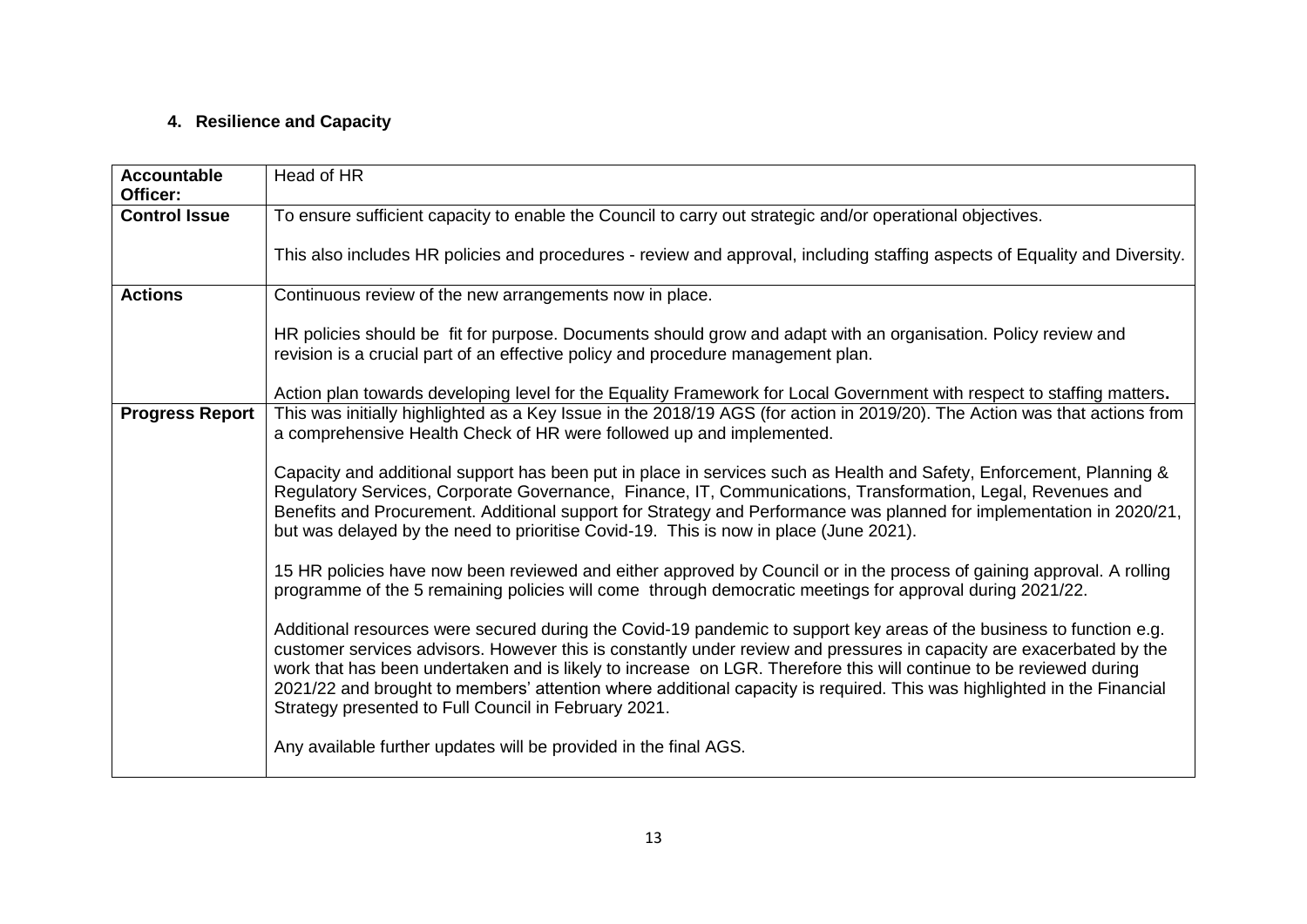# **5. Economic Recovery and Growth**

| <b>Accountable</b>     | Programme Director - Economic Development.                                                                                                                                                                                                                                                                                                                                                                                                                                                                                         |
|------------------------|------------------------------------------------------------------------------------------------------------------------------------------------------------------------------------------------------------------------------------------------------------------------------------------------------------------------------------------------------------------------------------------------------------------------------------------------------------------------------------------------------------------------------------|
| <b>Officers</b>        |                                                                                                                                                                                                                                                                                                                                                                                                                                                                                                                                    |
|                        | Head of Customer Services and Communities.                                                                                                                                                                                                                                                                                                                                                                                                                                                                                         |
| <b>Control Issue</b>   | Economic Recovery and Growth.                                                                                                                                                                                                                                                                                                                                                                                                                                                                                                      |
| <b>Actions</b>         | Delivering a strong, sustainable economy will need to now take account of the recovery required post-Covid to address<br>the long-term, sustainable economic success of the district. This includes addressing the needs of those who are<br>experiencing poverty and severely reduced income as a consequence of the pandemic.                                                                                                                                                                                                    |
|                        | Submission of York/North Yorkshire devolution asks to Government were agreed by Elected Members. Submission has<br>occurred and councils across York and North Yorkshire are continuing to ask for a negotiation process with Government<br>to begin.                                                                                                                                                                                                                                                                              |
|                        | A plan for leaving the European Union is also critical given the impact this may have on many businesses. Component<br>parts of the proposed devolution deal relating to thriving businesses, strong job opportunities, robust infrastructure, and<br>strong culture, tourism and low carbon sectors, are aiming to be progressed through bids into new Government funding<br>tranches (e.g. Community Renewal Funding, Levelling Up) that are replacing EU funding tranches.                                                      |
|                        | Inclusive growth is also key to mitigate the increasing levels of poverty that are arising from the consequences of Covid -<br>19. This includes a focus on partnership initiatives with other key bodies including Town and Parish Councils, NYCC and<br>the voluntary and community sector.                                                                                                                                                                                                                                      |
| <b>Progress Report</b> | This was highlighted as a Key Issue in the 2018/19 AGS but was revised last year to take account of the recovery<br>required post-COVID                                                                                                                                                                                                                                                                                                                                                                                            |
|                        | Examples of Economic Development work carried out in 2020/21 include<br>the provision of free public wifi in the market towns of Malton, Pickering and Helmsley<br>$\bullet$<br>securing external funding from the Local Growth Fund to undertake initial feasibility work on a number of projects<br>including a Ryedale Business Centre,<br>further work on the installation of additional EV charging points throughout Ryedale including in RDC car parks,<br>at Ryedale House and at the RDC Depot on Showfield Lane, Malton. |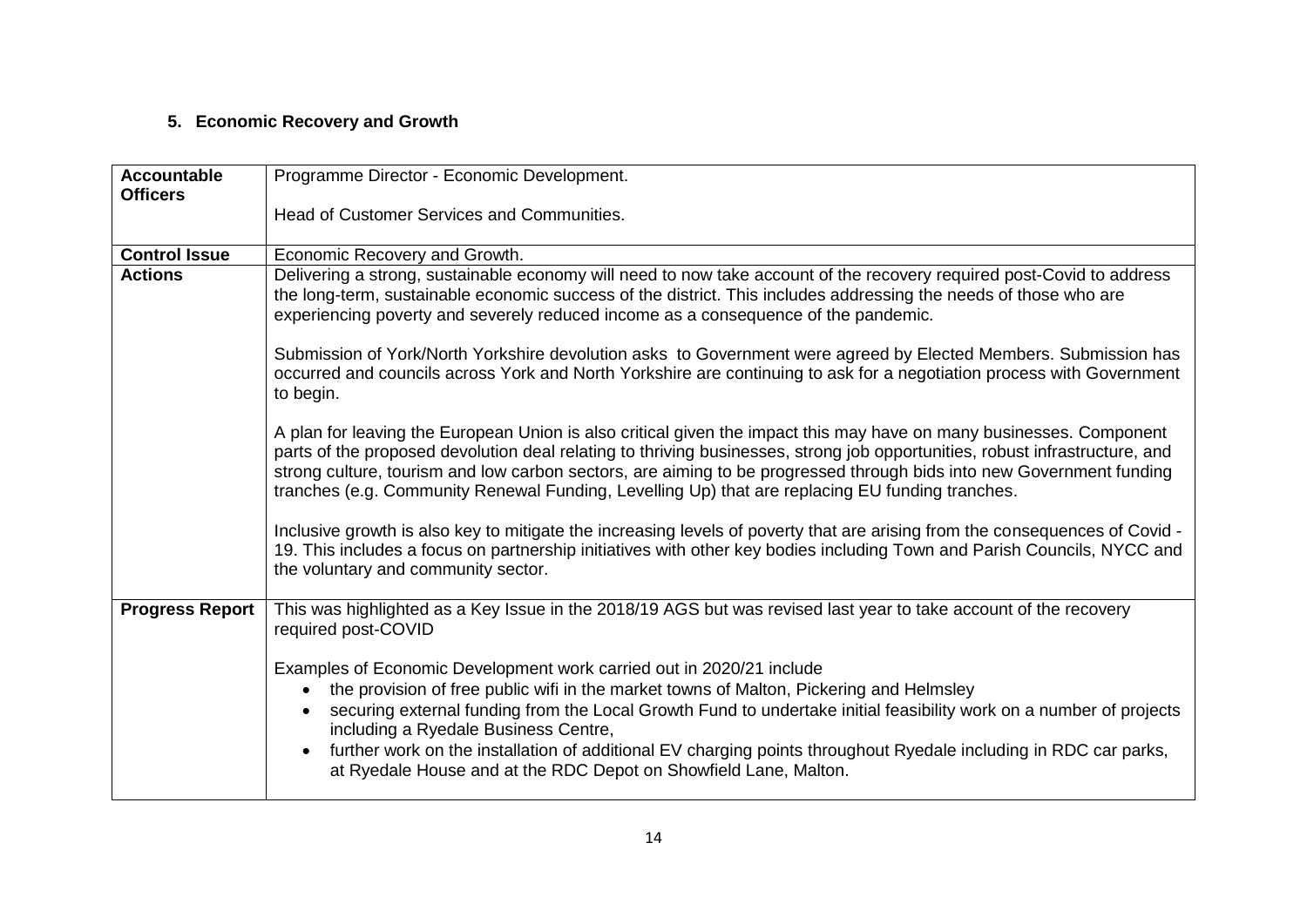| In addition to this, during 2020/21, a key focus was on providing immediate support to businesses. This included<br>handling increased service demands and direct action to enable businesses to trade safely (e.g. environmental health,<br>community officer roles in Covid secure management, increased benefits claims and housing applications). Grants to<br>business and individuals have been made as quickly and effectively as possible to ease distress and protect lives and |
|------------------------------------------------------------------------------------------------------------------------------------------------------------------------------------------------------------------------------------------------------------------------------------------------------------------------------------------------------------------------------------------------------------------------------------------------------------------------------------------|
| livelihoods (e.g. self-isolation, a variety of business grants).<br>The Council's actions to support economic recovery are aligned to the Council Plan and have also been progressed as<br>part of the regional Local Resilience Forum arrangements.                                                                                                                                                                                                                                     |
| Ryedale is also playing a key role in the management of poverty across York and North Yorkshire, with the Head of<br>Customer Services and Communities acting as the Deputy Chair.                                                                                                                                                                                                                                                                                                       |
|                                                                                                                                                                                                                                                                                                                                                                                                                                                                                          |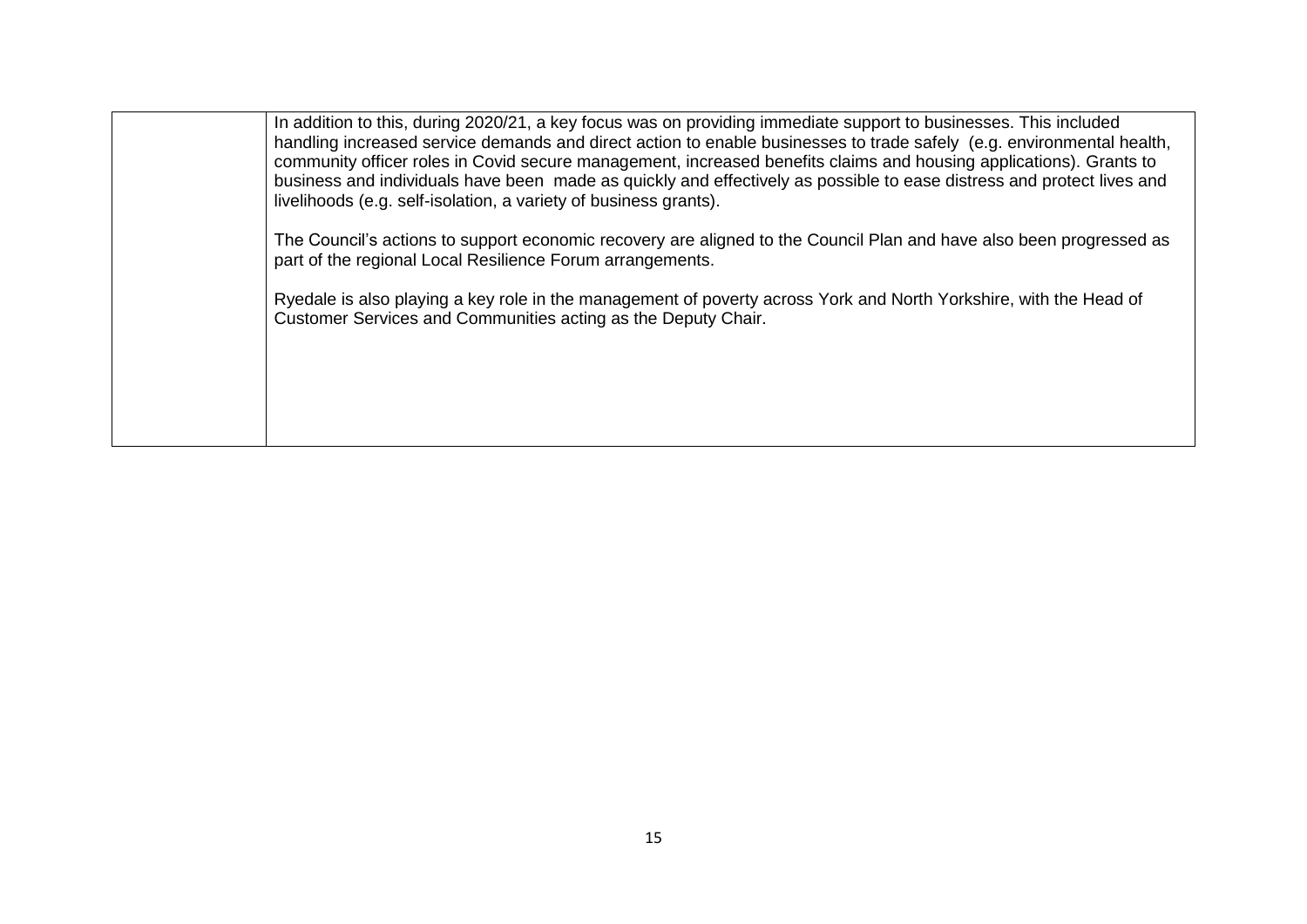# **6. Climate Change**

| <b>Accountable</b><br><b>Officers</b> | Programme Director - Economic Development.                                                                                                                                                                                                                                                                                                                                                                                                                                                                                        |
|---------------------------------------|-----------------------------------------------------------------------------------------------------------------------------------------------------------------------------------------------------------------------------------------------------------------------------------------------------------------------------------------------------------------------------------------------------------------------------------------------------------------------------------------------------------------------------------|
|                                       |                                                                                                                                                                                                                                                                                                                                                                                                                                                                                                                                   |
| <b>Control Issue</b>                  | Delivering the Climate Change Action Plan to ensure that Ryedale District Council can contribute towards the reduction<br>in global temperature rise.                                                                                                                                                                                                                                                                                                                                                                             |
| <b>Actions</b>                        | Progressing Action Plan delivery through numerous projects which include operations, partnerships with public, private,<br>voluntary sectors and Ryedale Environmental sectors and residents, building and assets, transport and vehicles.                                                                                                                                                                                                                                                                                        |
|                                       | Completion of the review of the Council's Biodiversity Action Plan in March 2022.                                                                                                                                                                                                                                                                                                                                                                                                                                                 |
| <b>Progress Report</b>                | This was highlighted as a Key Issue in the 2018/19 AGS (for action in 2019/20) and specifically to review and enact the<br>Action Plan. This has been done and taken into account in the update below.                                                                                                                                                                                                                                                                                                                            |
|                                       | Agreed three-year revenue budget in place to support delivery.                                                                                                                                                                                                                                                                                                                                                                                                                                                                    |
|                                       | Climate Change Officer currently being recruited.                                                                                                                                                                                                                                                                                                                                                                                                                                                                                 |
|                                       | Current achievements include:                                                                                                                                                                                                                                                                                                                                                                                                                                                                                                     |
|                                       | delivery of LED street lighting across Malton and Norton;<br>delivery of 15 additional Electric Vehicle charging points (Malton, Norton and Pickering);<br>delivery of 11.4 mile Malton - Pickering cycle route enhancements;<br>securing HNDU funding for a local geothermal project in partnership with Third Energy;<br>development work on Circular Malton, through an anaerobic digester project feasibility study progression in<br>partnership with local groups; this could see the reuse of the district's organic waste |